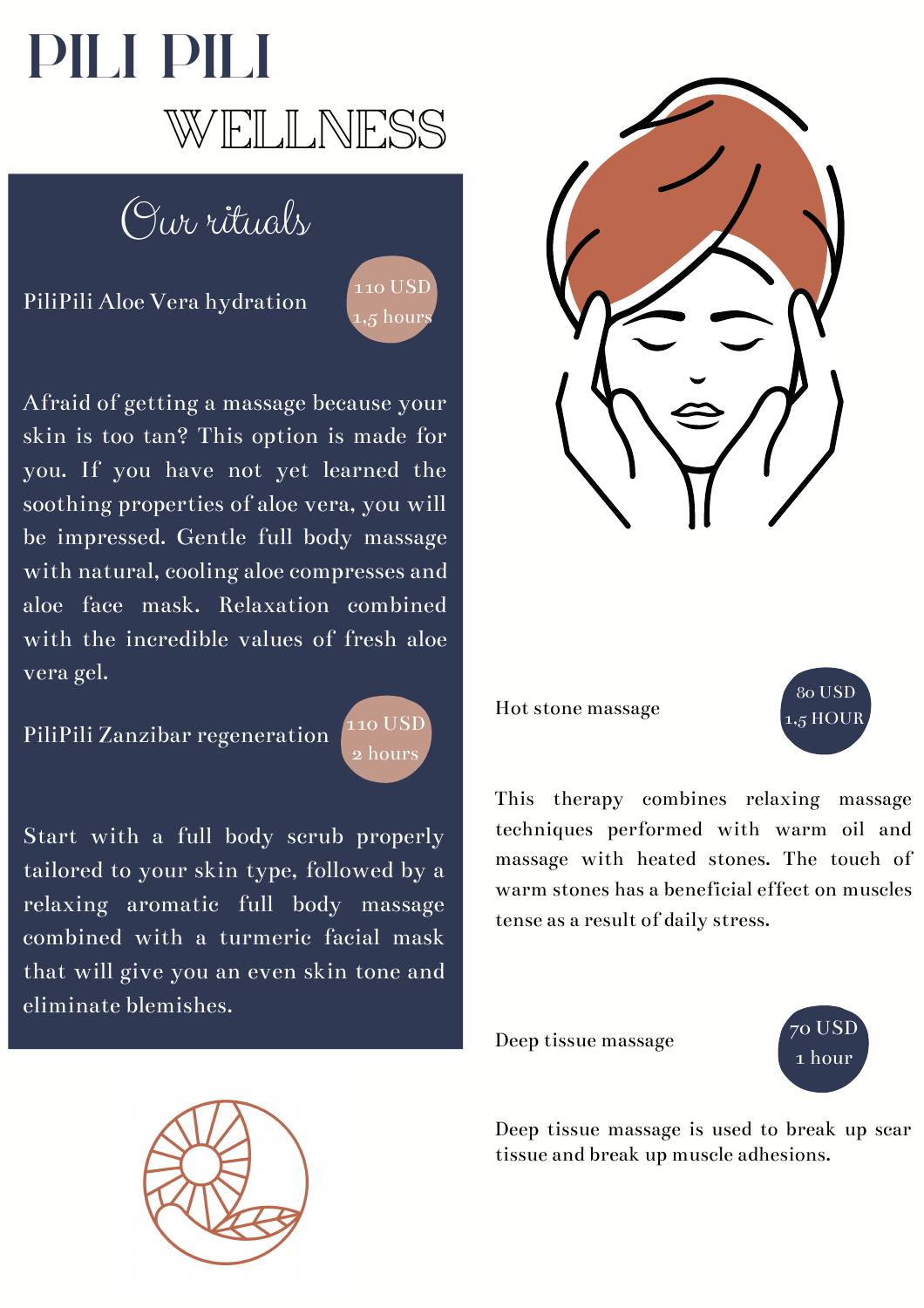## PiliPili Aromatherapy massage

Massage based on oriental techniques. It is based on slow movements of the therapist and stretching in combination with natural essential oils. Pure goodness for your body!

Lala Salama massage



60 USD 1 HOUR

After this massage you are assured of a deep and carefree sleep. The therapist focuses on calming your body and mind during the massage. Recommended especially at the end of the day.





Hot oil massage



A full body massage combined with warm essential oils to leave your skin feeling nourished and smooth.

Swedish massage



It relaxes tight areas and tendons, improves blood circulation and increases joint mobility. It can be relaxing or stimulating, Decide for yourself!

Zanzibar spices massage



A relaxing full body massage combined with local spices is a real treat for your body and senses.